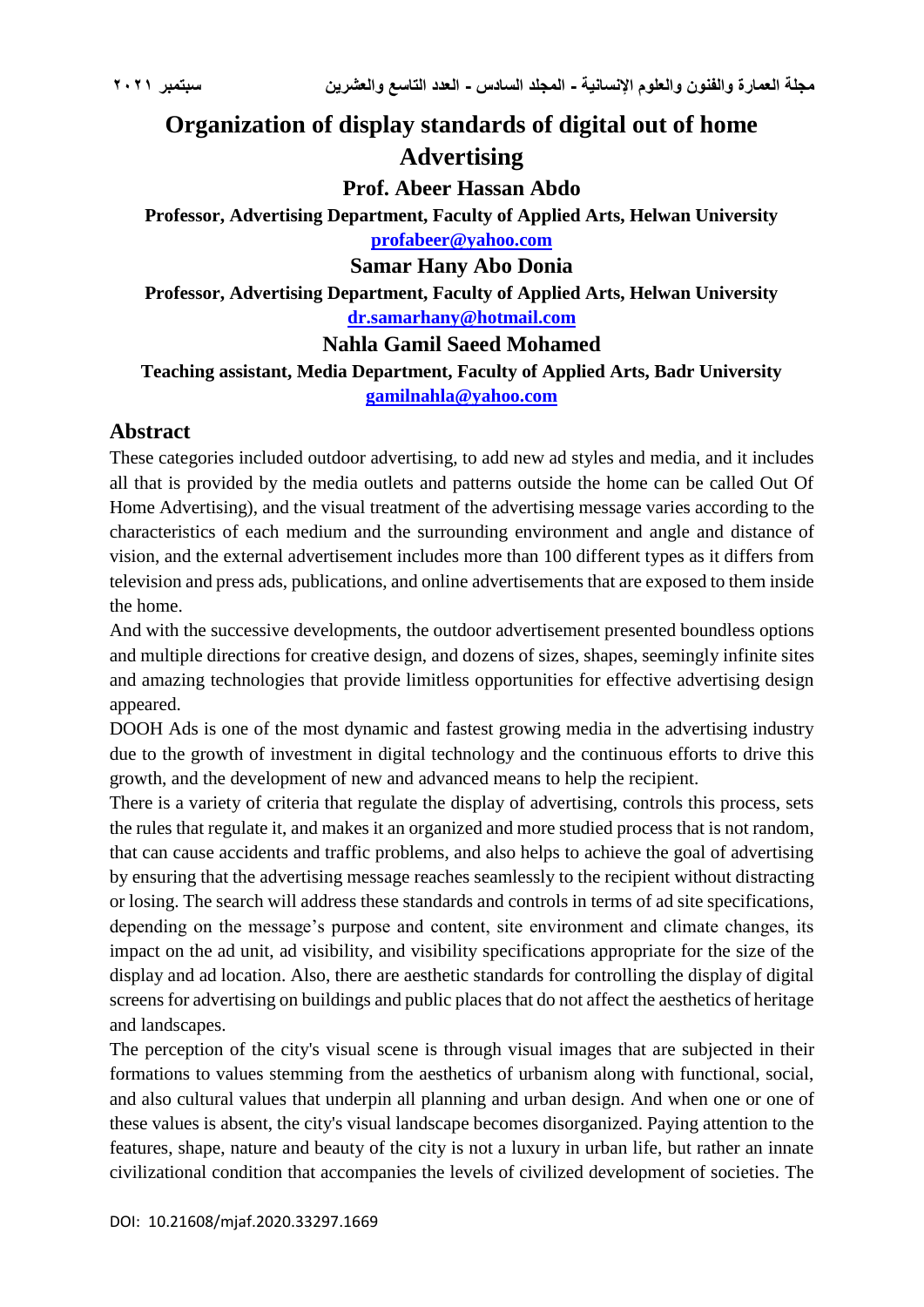development of capabilities towards the realization of civilizational values in general, and the value of beauty in particular, is a developmental shift in societies towards a higher civilized level. Technology reformulated society building, and the means of advertising changed in form and substance, and the advertising industry was affected by dependency as it benefited from technological development, and achieved higher proportions of the spread of digital ads, and products and services relied on modern technology in advertising and increased sales.

The research is interested in studying and monitoring the standards that regulate the display of mobile external digital advertising, due to the presence of various problems in the display of external mobile digital advertising, which may result from not following these standards the risk of accidents that affect the safety of citizens. And the lack of a reference that includes the standards and laws that control these problems, other than the guide that he presented to the National Authority for Civilization Coordination in 2010, in which it becomes clear that there are severe shortcomings in the presentation of the standards that regulate the mobile external digital advertisement due to the age of its version that did not keep pace with these developments in External advertising rankings, especially digital. Therefore, the research was based on studying and monitoring many regulatory standards for many similar countries in the world in environmental conditions and road specifications with Egypt. To reach the standards and rules governing the display of animated digital out of home advertisement.

# **Problems regulating the display of advertisements by controlling the environmental conditions of mobile external digital advertising units:**

To set this standard, we must know the environmental conditions of Egypt's climate so that we can reach solutions to set these standards by choosing operating specifications for the ad units that are appropriate to these climate changes. The maximum temperature in Egypt is  $48^\circ$  C, the average daily temperature in Egypt is 21.38  $\degree$  C, and the lowest temperature in Egypt is 2  $\degree$  C, and also the humidity level has an effect on the quality of operation of the displays. The average relative humidity in Egypt is 55.75%.

# **Usually the capabilities of the operating conditions of the display and its tolerance to the appropriate temperatures and humidity are as follows:**

Relative humidity tolerance 10%: 80%

• Temperature: 10 ° C: 35 ° C

And the heat sensors are designed to suit the external environment, which gives signals to the device's monitoring device. Hence, action can be taken to help avoid any problems with the displays.

Also, the rate of air pollution in Egypt recently registers the eighth countries globally in the rate of air pollution by 86.48%. Which affects the large number of dust, fumes and dust in the atmosphere.

# **The specifications of digital ad units differ depending on the location of the ad and the environmental conditions, and the following briefly displays the classification of those ad units:**

1. DB Digital billboards +: Similar to DP digital panels with the addition of the ability to view a full animated movie.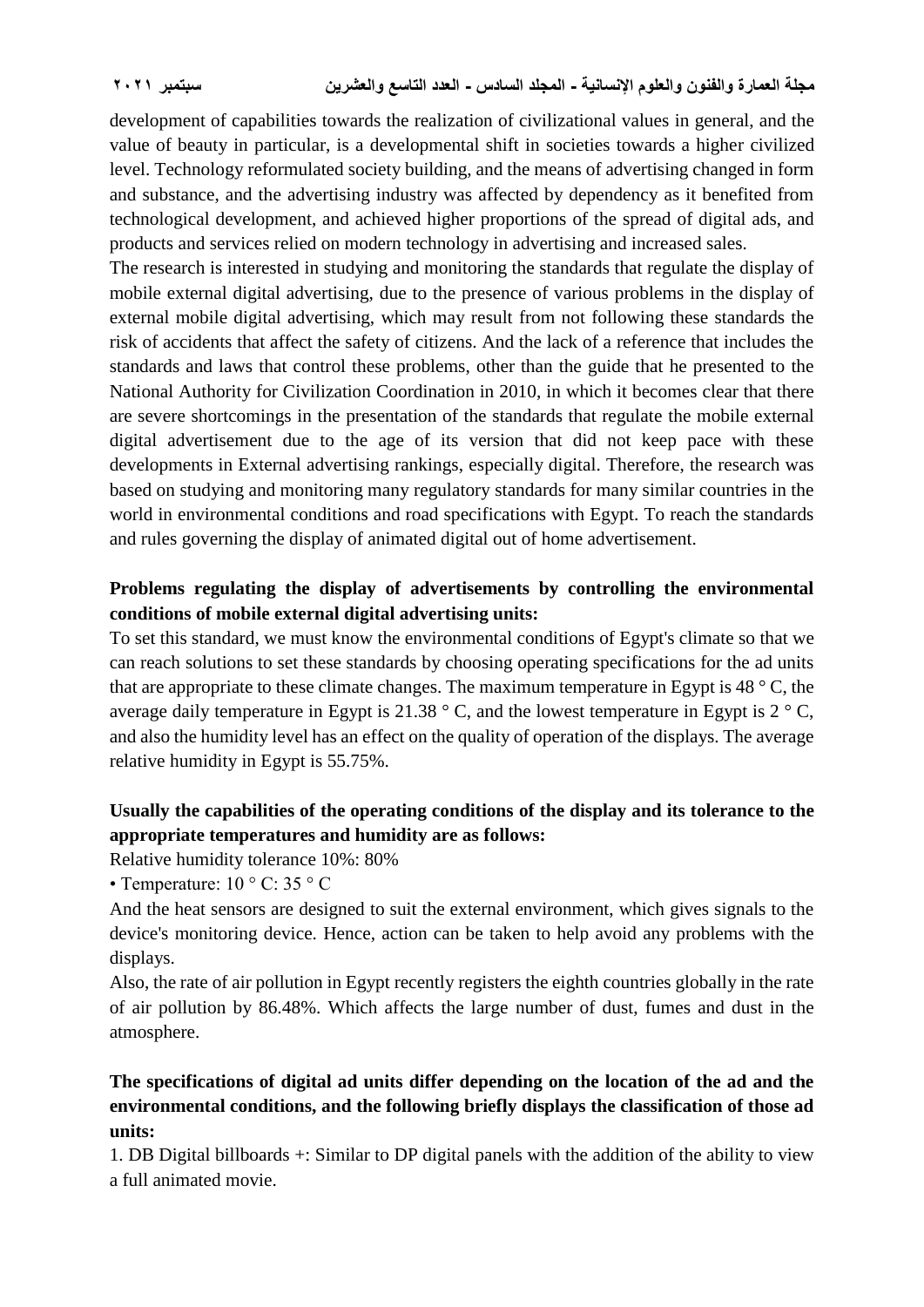2. Place Based Ad Media: It is the advertising boards installed in roads, squares, commercial places ... and others, and is characterized by targeting the audiences that frequently visit these places. It deals with the local audience. Like Digital Billboards.

3. Place based DOOH media: The fixed display screens that change the content of the advertisement using digital technology and includes digital billboards ( $DB + DB +$ )), which include the full motion DOOH, with the ability to add sound.

4. Instore advertising: These screens are inside the markets, stores, offices, airports, etc., and their classification has been mentioned in Table No. (8) according to the duration of the advertisement and the location. Including what is fixed on the walls, and some that are attached to a suspended ceiling or fixed to a floor stand.

Choosing the display unit that is appropriate to the advertising content, the website of the advertisement and the environmental conditions of the site, is one of the most important decisions that are taken into consideration in order to avoid any problem that might occur. The following are **the most important points that define the technical specifications for choosing digital displays:**

#### **Technical specifications for digital displays:**

- 1. High brightness.
- 2. Diagnostic system, the content can be changed at any time easily.

#### **3. Easy mobile operation:**

- a. Create a playlist and image content.
- B. Schedule: adjust the content schedule.
- T. Content distribution.

5. Extended shelf life: To ensure a long service life for the show in light of the fluctuations in temperature and humidity of the atmosphere.

6. Protection against water / dust.

By presenting the aforementioned problems and standards, we can refer to a set of questions to ensure that these standards conform to the creativity of the produced advertisement. And make sure to achieve the goal of the advertisement, bearing in mind that there will be no problems during the ad display. These are:

1. The nature of the advertisement site:

Is the proposal compatible with the current or required future nature of the site or the local environment in which it is proposed to be?

• Is the goal of the advertisement compatible with the location of the advertisement and the nature of the region?

### **2. The aesthetic aspect of the advertisement site:**

Does the proposal detract from the comfort or visual quality of any environmentally sensitive areas, heritage areas, natural protected areas, open areas, waterways, rural landscapes, residential areas?

### **3. Views:**

• Views of the ad give a vague impression, or display content flexibly?

• Does the content affect the mental image of the ad or reduce the quality of the product or service?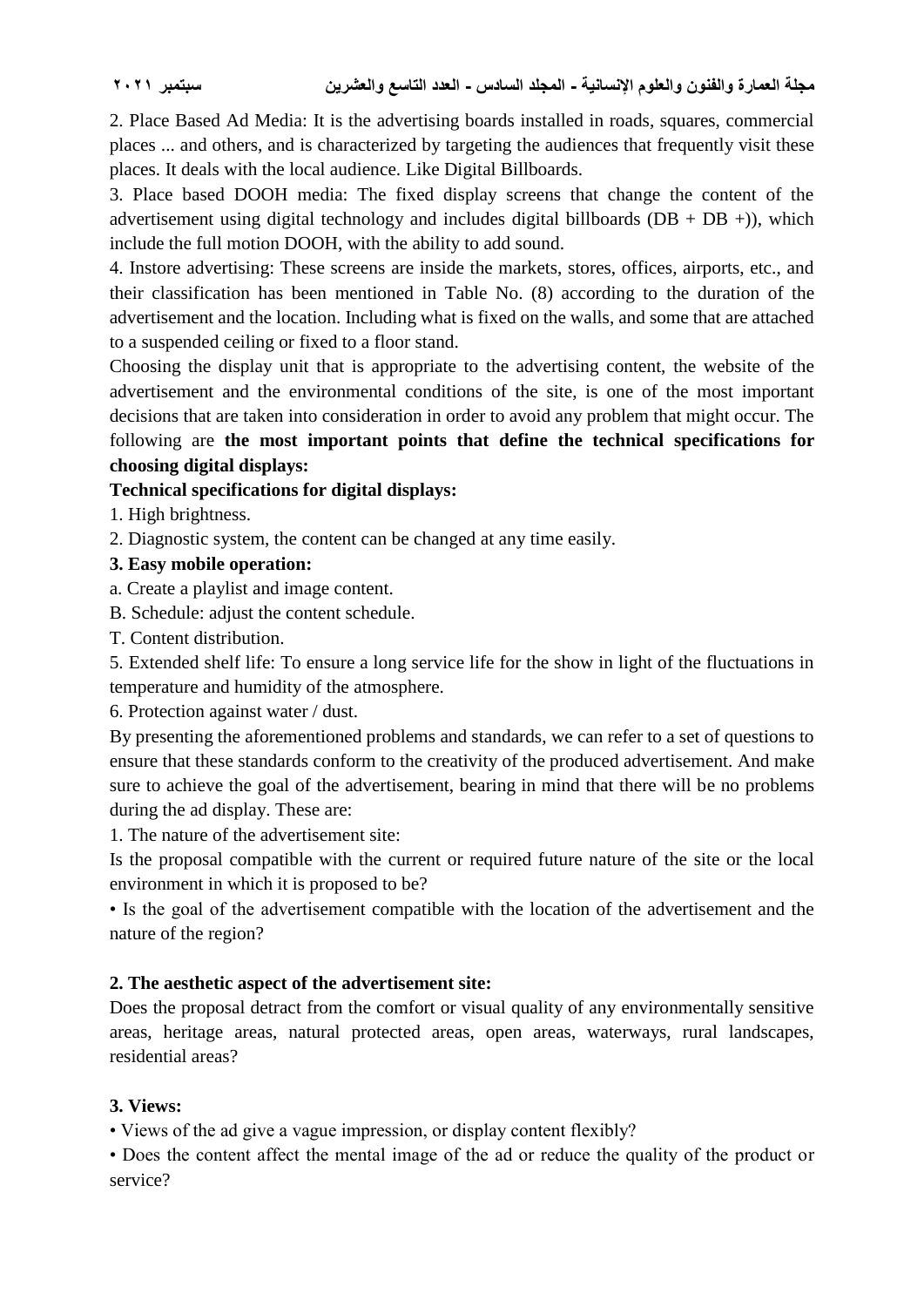- Does the ad respect the rights to view other ads?
- Is the viewing time for the ad consistent with the nature and specifications of the site?
- 4. General view of roads, buildings and landscapes:

• Is the size, percentage, and shape of the ad unit appropriate to the road area, or general landscape?

Does the advertisement affect the general shape of the road area, environment, or landscape?

- Does advertising reduce chaos by streamlining and simplifying the distribution of existing ad units?
- Is ad serving annoying when viewing?
- Is advertising in the form of buildings, installations or tree curtains on the site?

### **5. Location and building:**

• Does the ad unit comply with the metrics, ratio, and other characteristics of the site or building, or both, where the ad unit will be placed?

- Does the ad respect the distinctive features of the site, building, or both?
- Does it appear innovative in choosing an ad unit with site or building specifications, or both?

#### **6. Ad unit devices and notifications:**

• Are any controllers, lighting devices, or safety notices appended as an integral part of the display or unit that will be shown to it?

#### **7. Light:**

• Will the lighting lead to an unacceptable glow?

Will the lighting affect the safety of pedestrians, vehicles or aircraft?

- Will the lighting diminish the benefits of any facility or any other form of advertising site?
- Can the light intensity be adjusted, if necessary?

Is lighting subjected to self-control?

### **8. Safety:**

- Will advertising reduce the safety of any public road?
- Will the advertisement reduce the safety of pedestrians, cyclists?
- Will the advertisement reduce children's safety, by blocking lines of vision from public areas?

### **Standards for organizing an external digital mobile advertising display to avoid any problems:**

1. Take into account that the advertising banner does not hinder the driver's vision of the road, other vehicles, cyclists, or pedestrians, especially when crossing places.

2. Consider that the ad unit does not obscure traffic lights and warning signs for road safety and directions.

3. Avoid containing the advertisement visual signs for the driver that give road directions data that are different from the actual directions.

4. Observe the safe viewing distance for intersections, slopes, traffic control signs or sharp curves, or less than the safe stopping distance from pedestrians or bicycle crossings to avoid hazards in the road environment.